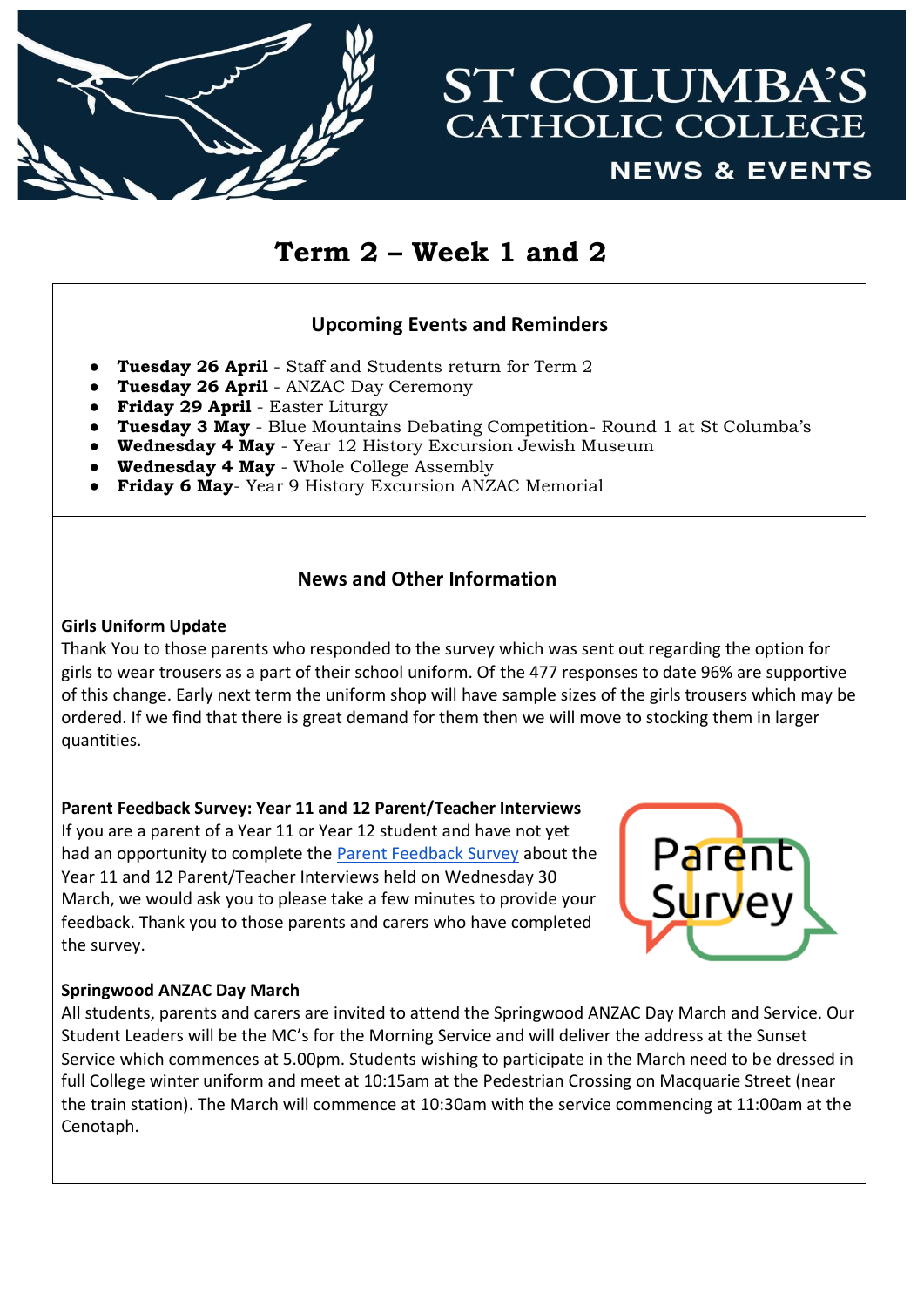#### **Project Compassion**

Thank you to all students who have generously donated to Caritas Australia's 2022 Project Compassion Appeal. As a College, students raised \$4172.10 this Lenten season. Well done everyone!



#### **College Winter Uniform**

A reminder that students are expected to wear their full College winter uniform, including the College Blazer, from the commencement of Term 2. Please refer to your child's College Diary or the College website for requirements about the winter uniform. The Uniform Shop will be open for trading on Tuesday 26 April and Friday 29 April from 8:00am - 2:00pm in Week 1, and then on every following Friday. Orders can be made online using this [Order Form.](https://www.stcolumbasspringwood.catholic.edu.au/-/media/Files/CEDP/Sites/Secondary/StColumbasCollegeSpringwood-Files/2021-Files/Miscellaneous/SCCC-Uniform-Shop-Order-Forms-Updated-Interactive-2021-20210618.pdf) Enquiries can be made to the Uniform Shop on 4754 8920.

#### **Term 2 Sport**

A reminder that in Term 2, Years 7-10 will be engaged in the following sport arrangements. Please contact Greg McDonald, Leader of Learning PDHPE and Sport, if you have any questions about sport on 4754 8900 or by email at gmcdonald3@parra.catholic.edu.au.

| Year <sub>7</sub>                                                                                                                                                                                         | Year 8                                                                                                                                                                                                       | Year 9                                                                                                                                                              | Year 10                                                                                                                                                                                                                                                     |
|-----------------------------------------------------------------------------------------------------------------------------------------------------------------------------------------------------------|--------------------------------------------------------------------------------------------------------------------------------------------------------------------------------------------------------------|---------------------------------------------------------------------------------------------------------------------------------------------------------------------|-------------------------------------------------------------------------------------------------------------------------------------------------------------------------------------------------------------------------------------------------------------|
| <b>House Sport Competition</b><br>(On site)                                                                                                                                                               | <b>Venue Sports</b><br>(Off site)                                                                                                                                                                            | <b>Homeroom recreation</b><br>sports<br>(On site)                                                                                                                   | <b>Sport selections</b><br>(On site and off site)                                                                                                                                                                                                           |
| Students will experience<br>the following sports<br>throughout the term in<br>their House groups:<br>Week 1-2 Basketball<br>Week 3-4 Soccer<br>Week 5-6 Touch<br>Week 7-8 Volleyball<br>Week 9-10 Cricket | Students will experience<br>the following venue<br>sports throughout the<br>term in their Homeroom<br>groups:<br>Lawn bowls<br>Ice Skating<br><b>Tennis</b><br><b>Roller Skating</b><br>Golf (Driving Range) | Students will experience<br>the following recreation<br>sports throughout the<br>term in their Homeroom<br>groups:<br>Volleyball<br>Walking<br>Kickball<br>Handball | Students will select ONE<br>sport for the term from<br>the following:<br>Agriculture<br>Art<br>Cables (\$80 fee)<br>Competitive sport<br>Cooking<br><b>Drama</b><br>Duke of ed.<br>Flip-out<br>Mountain bike riding<br>Indoor sports<br><b>Martial Arts</b> |